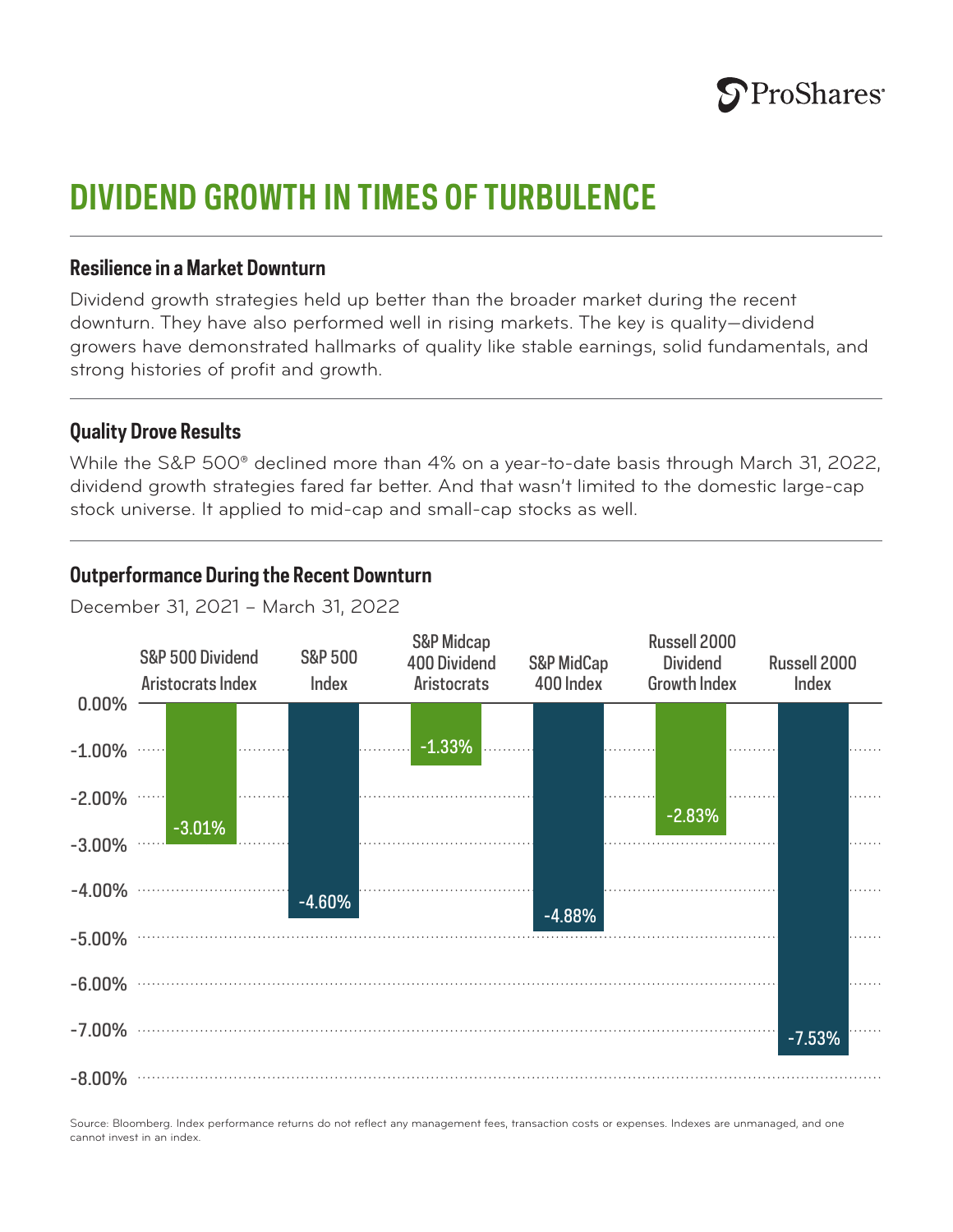## **Strong Up/Down Capture Ratios**

Index inception – March 31, 2022



Source: Morningstar. S&P 500 Dividend Aristocrats - 5/2/05 - 3/31/22. S&P MidCap 400 Dividend Aristocrats: 1/5/15 - 3/31/22. Russell 2000 Dividend Growth: 11/11/14 - 3/31/22. "Up capture ratio" measures the performance of a fund or index relative to a benchmark when that benchmark has risen. Likewise, "down capture ratio" measures performance during periods when the benchmark has declined. Ratios are calculated by dividing monthly returns for the fund's index by the monthly returns of the primary index during the stated time period and multiplying that factor by 100.

## **How Can This Benefit Investors?**

The more uncertain the markets, the more investors may want to consider incorporating a dividend growth strategy into their portfolio to help contribute to a more resilient portfolio. ProShares offers the only ETF tracking the S&P 500 Dividend Aristocrats Index, as well as dividend growth ETFs covering various U.S. market caps, technology and international markets.

#### Find out more

Visit ProShares.com for more information or consult your financial professional.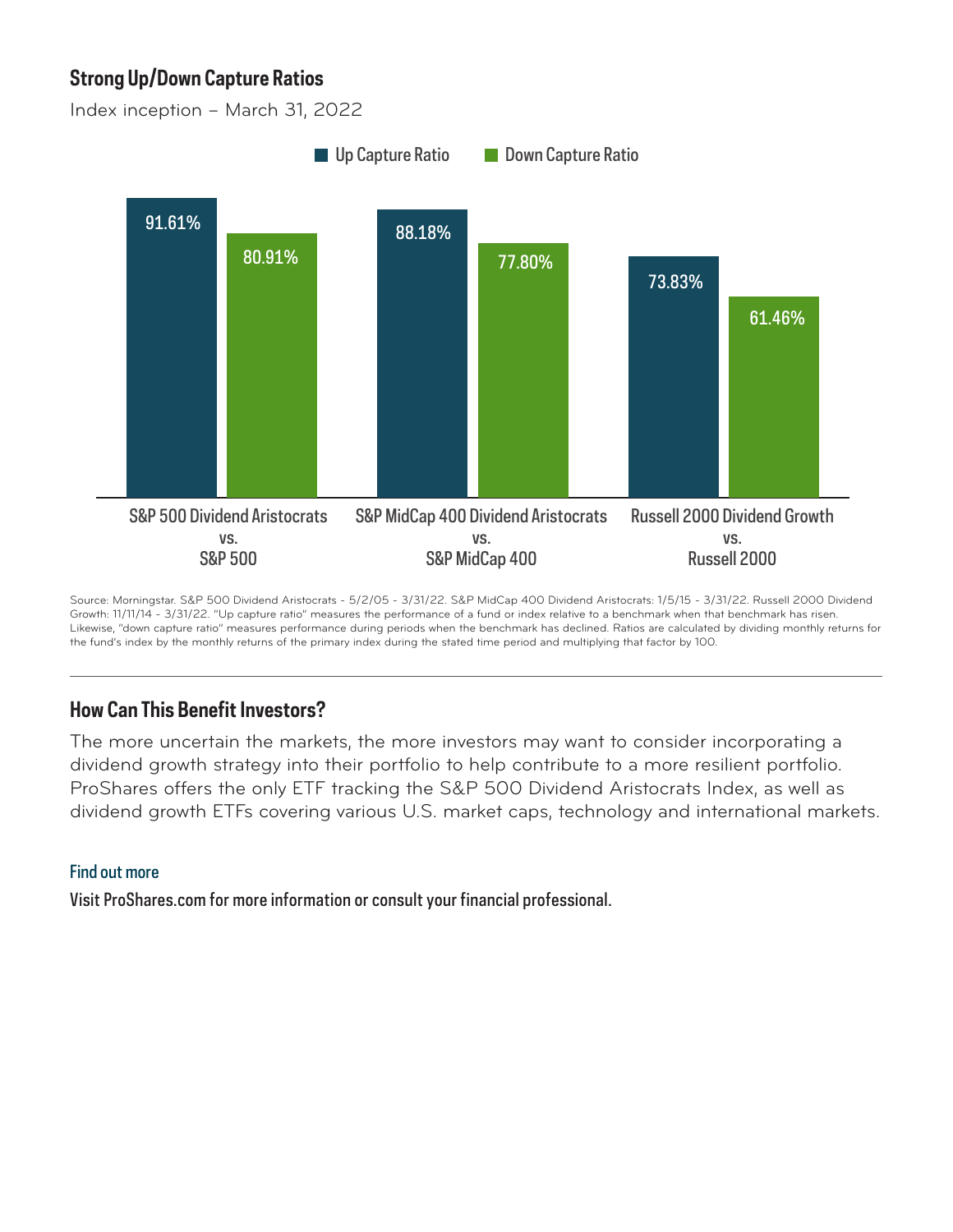| <b>Fund Performance and Index History</b><br>Fund inception - March 31, 2022          |                                   | 1-Year            | 5-Year           | <b>Since Fund</b><br><b>Inception</b> | <b>Operating</b><br><b>Expenses</b> | <b>Fund</b><br><b>Inception</b><br><b>Date</b> |
|---------------------------------------------------------------------------------------|-----------------------------------|-------------------|------------------|---------------------------------------|-------------------------------------|------------------------------------------------|
| <b>S&amp;P 500 Dividend Aristocrats ETF (NOBL)</b>                                    | <b>NAV</b><br><b>Market Price</b> | 12.19%<br>12.23%  | 13.43%<br>13.46% | 13.00%<br>13.01%                      | 0.35%<br>0.35%                      | 10/09/13<br>10/09/13                           |
| S&P 500 Dividend Aristocrats <sup>®</sup> Index<br><b>S&amp;P 500<sup>°</sup></b>     |                                   | 12.62%<br>15.65%  | 13.88%<br>15.98% | 13.44%<br>14.79%                      |                                     |                                                |
| S&P MidCap 400 <sup>®</sup> Dividend Aristocrats ETF<br>(REGL)                        | <b>NAV</b><br><b>Market Price</b> | 6.69%<br>6.53%    | 9.43%<br>9.41%   | 10.87%<br>10.88%                      | 0.40%<br>0.40%                      | 2/3/15<br>2/3/15                               |
| S&P MidCap 400 <sup>®</sup> Dividend Aristocrats Index<br>S&P MidCap 400 <sup>°</sup> |                                   | 7.14%<br>4.59%    | 9.86%<br>11.09%  | 11.29%<br>10.52%                      |                                     |                                                |
| <b>Russell 2000 Dividend Growers ETF (SMDV)</b>                                       | <b>NAV</b><br><b>Market Price</b> | 1.21%<br>0.97%    | 6.25%<br>6.22%   | 9.09%<br>9.09%                        | 0.40%<br>0.40%                      | 2/3/15<br>2/3/15                               |
| <b>Russell 2000<sup>°</sup> Dividend Growth Index</b><br>Russell 2000 <sup>®</sup>    |                                   | 1.60%<br>$-5.79%$ | 6.73%<br>9.74%   | 9.58%<br>9.40%                        |                                     |                                                |

Periods greater than one year are annualized.

**The performance quoted represents past performance and does not guarantee future results. Investment return and principal value of an investment will fluctuate so that an investor's shares, when sold or redeemed, may be worth more or less than the original cost. Shares are bought and sold at market price (not NAV) and are not individually redeemed from the fund. Market price returns are based upon the midpoint of the bid/ask spread at 4:00 p.m. ET (when NAV is normally determined for most funds) and do not represent the returns you would receive if you traded shares at other times. Your brokerage commissions will reduce returns. Current performance may be lower or higher than the performance quoted. Standardized returns and data current to the most recent month end may be obtained by visiting ProShares.com.**